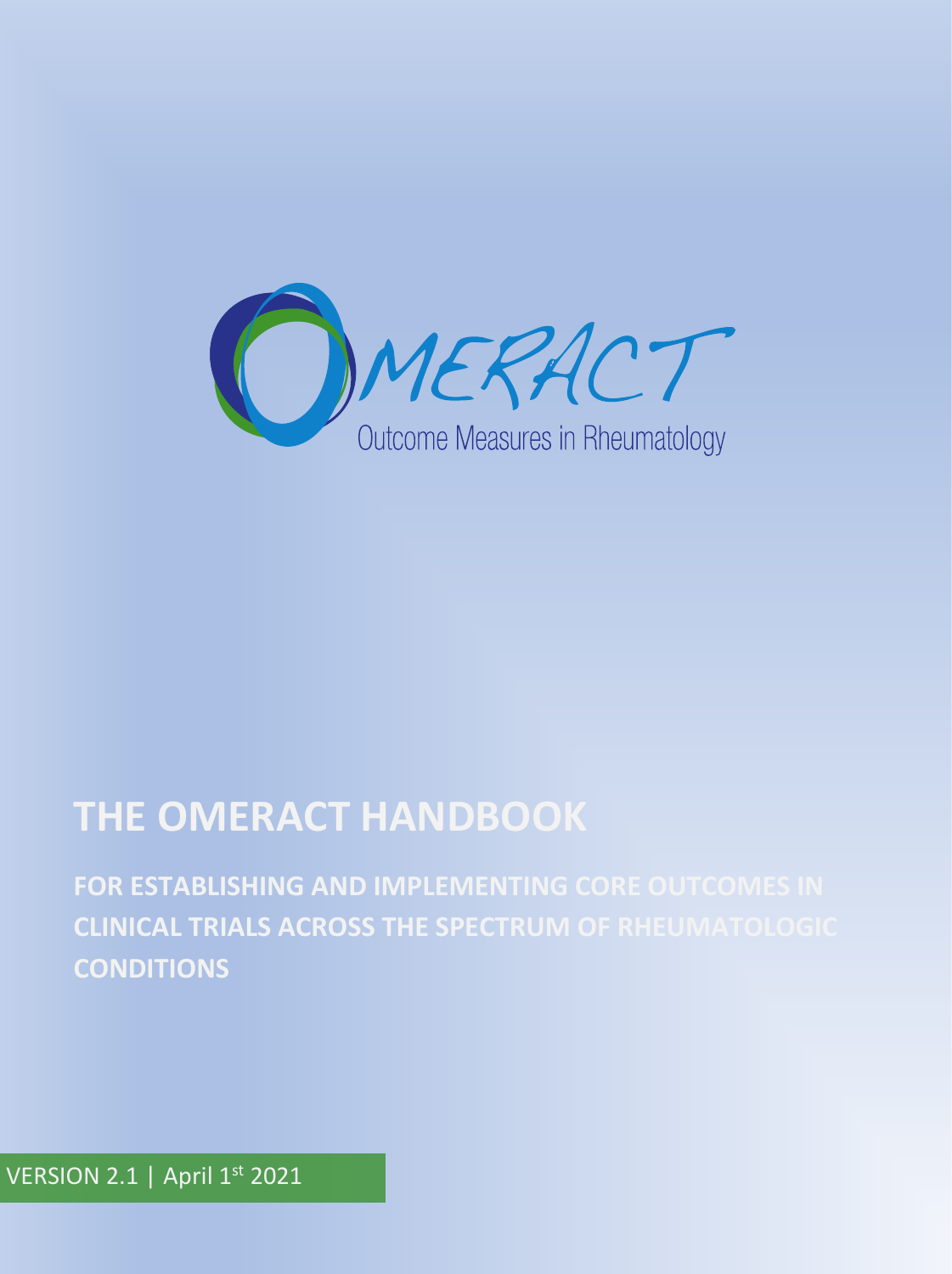

Striving to improve endpoint outcome measurement through a data driven, iterative consensus process involving relevant stakeholder groups.

**Contributors:** Dorcas Beaton, Lara Maxwell, Shawna Grosskleg, Bev Shea, Peter Tugwell, Clifton O. Bingham III, Philip G. Conaghan, Maria-Antonietta D'Agostino, Catherine Hofstetter, Lyn March, Lee S. Simon, Jasvinder A Singh, Vibeke Strand, George Wells. With thanks to the many OMERACT participants, patients and other colleagues who contributed to the content of this Handbooks

**Contact:** OMERACT Secretariat 43 Bruyère St. Annex E Ottawa, ON K1N 5C7 Canada ▪ [admin@omeract.org](mailto:admin@omeract.org)

[The OMERACT Handbook](https://omeracthandbook.org/)  $\circledcirc$  2021 by [OMERACT](https://omeract.org/) is licensed under [CC BY-ND 4.0](http://creativecommons.org/licenses/by-nd/4.0/?ref=chooser-v1)  $\circledcirc$   $\circledcirc$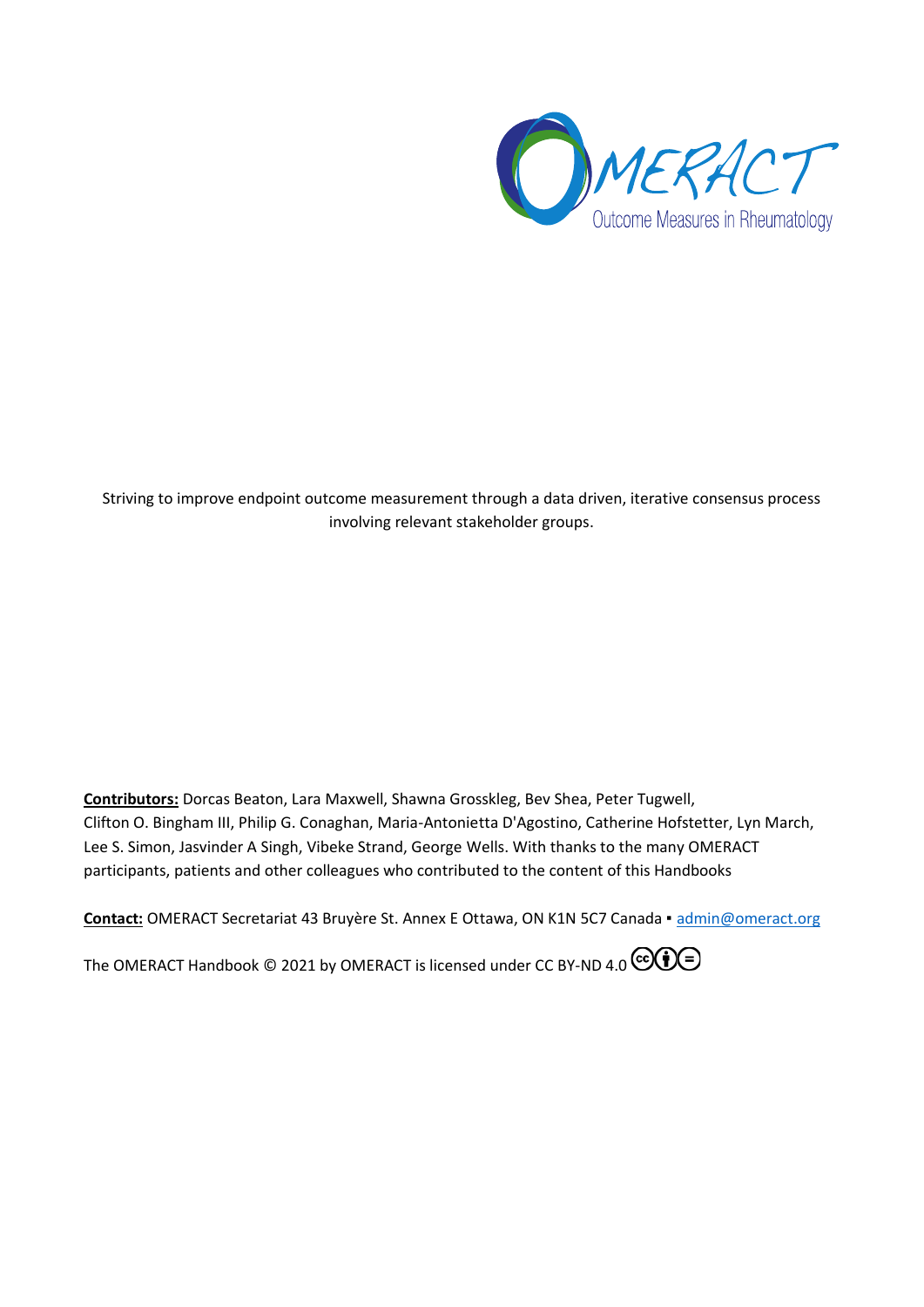#### **Table of Contents**

| <b>CHAPTER 3 - PATIENT PARTNERS AND OMERACT</b><br>4 |                                                                                                               |                |  |  |  |
|------------------------------------------------------|---------------------------------------------------------------------------------------------------------------|----------------|--|--|--|
|                                                      | <b>PART 1 - WORKING WITH PATIENT RESEARCH PARTNERS</b>                                                        | 4              |  |  |  |
| А.                                                   | <b>INTRODUCTION</b>                                                                                           | 4              |  |  |  |
| В.                                                   | PATIENT RESEARCH PARTNERS (PRPS)                                                                              | 4              |  |  |  |
| C.                                                   | <b>OVERARCHING PRINCIPLES OF PATIENT INVOLVEMENT IN OMERACT</b>                                               | 4              |  |  |  |
| 1.                                                   | OMERACT values the experiential knowledge of Patient Research Partners (PRPs)                                 | 4              |  |  |  |
| 2.                                                   | Engaging patient research partners (PRPs) as integral stakeholders throughout the research process is a       |                |  |  |  |
|                                                      | fundamental OMERACT principle.                                                                                | 5              |  |  |  |
| D.                                                   | RECOMMENDATIONS FOR PUTTING THE OVERARCHING PRINCIPLES INTO PRACTICE                                          | 5              |  |  |  |
| 1.                                                   | Working Group leadership and appropriate representation                                                       | 5              |  |  |  |
| 2.                                                   | Patient research partners should be identified based on experiential knowledge and language skills, and       |                |  |  |  |
|                                                      | personal interest                                                                                             | 7              |  |  |  |
| 3.                                                   | Patient Research Partners and the Working Group leadership should discuss the goals of the project and mutual |                |  |  |  |
|                                                      | expectations.                                                                                                 | $\overline{7}$ |  |  |  |
| 4.                                                   | Patient Research Partners should be given the opportunity to be involved throughout the research process.     | 7              |  |  |  |
| 5.                                                   | The Working Group leadership should provide PRPs with timely and tailored support and information.            | 8              |  |  |  |
| 6.                                                   | The nature of Patient Research Partner involvement should be reported throughout the OMERACT process          | 8              |  |  |  |
| 7.                                                   | Involvement of Patient Research Partners should be recognized appropriately including co-chairing, co-        |                |  |  |  |
|                                                      | presenting and co-authorship if applicable                                                                    | 8              |  |  |  |
| Ε.                                                   | METHODS OF SUPPORTING PRP INVOLVEMENT                                                                         | 8              |  |  |  |
| 1.                                                   | Information                                                                                                   | 8              |  |  |  |
| 2.                                                   | Invitations to meetings                                                                                       | 9              |  |  |  |
| 3.                                                   | Support overall                                                                                               | 9              |  |  |  |
| 4.                                                   | Support during meetings and conferences                                                                       | 9              |  |  |  |
| 5.                                                   | Support between meetings                                                                                      | 9              |  |  |  |
| 6.                                                   | Support from the OMERACT Executive Committee                                                                  | 10             |  |  |  |
| 7.                                                   | List for Working Group leaders                                                                                | 11             |  |  |  |
| F.                                                   | DURING THE OMERACT MEETING                                                                                    | 12             |  |  |  |
| 1.                                                   | Patients opening session                                                                                      | 12             |  |  |  |
| 2.                                                   | Patients daily session                                                                                        | 12             |  |  |  |
| 3.                                                   | Patients final session                                                                                        | 12             |  |  |  |
|                                                      | <b>PART 2 - A BRIEF HISTORY OF OMERACT PATIENT RESEARCH PARTNERS</b>                                          | 12             |  |  |  |
| 1.                                                   | Introduction                                                                                                  | 12             |  |  |  |
| 2.                                                   | Initial decision to invite PRPs                                                                               | 12             |  |  |  |
| 3.                                                   | Subsequent role of PRPs                                                                                       | 13             |  |  |  |
| 4.                                                   | Patient contributions to OMERACT meetings and outcome research                                                | 13             |  |  |  |
| 5.                                                   | Five categories of contribution                                                                               | 13             |  |  |  |
| 6.                                                   | An added perspective                                                                                          | 13             |  |  |  |
| G.                                                   | <b>REFERENCES</b>                                                                                             | 93             |  |  |  |

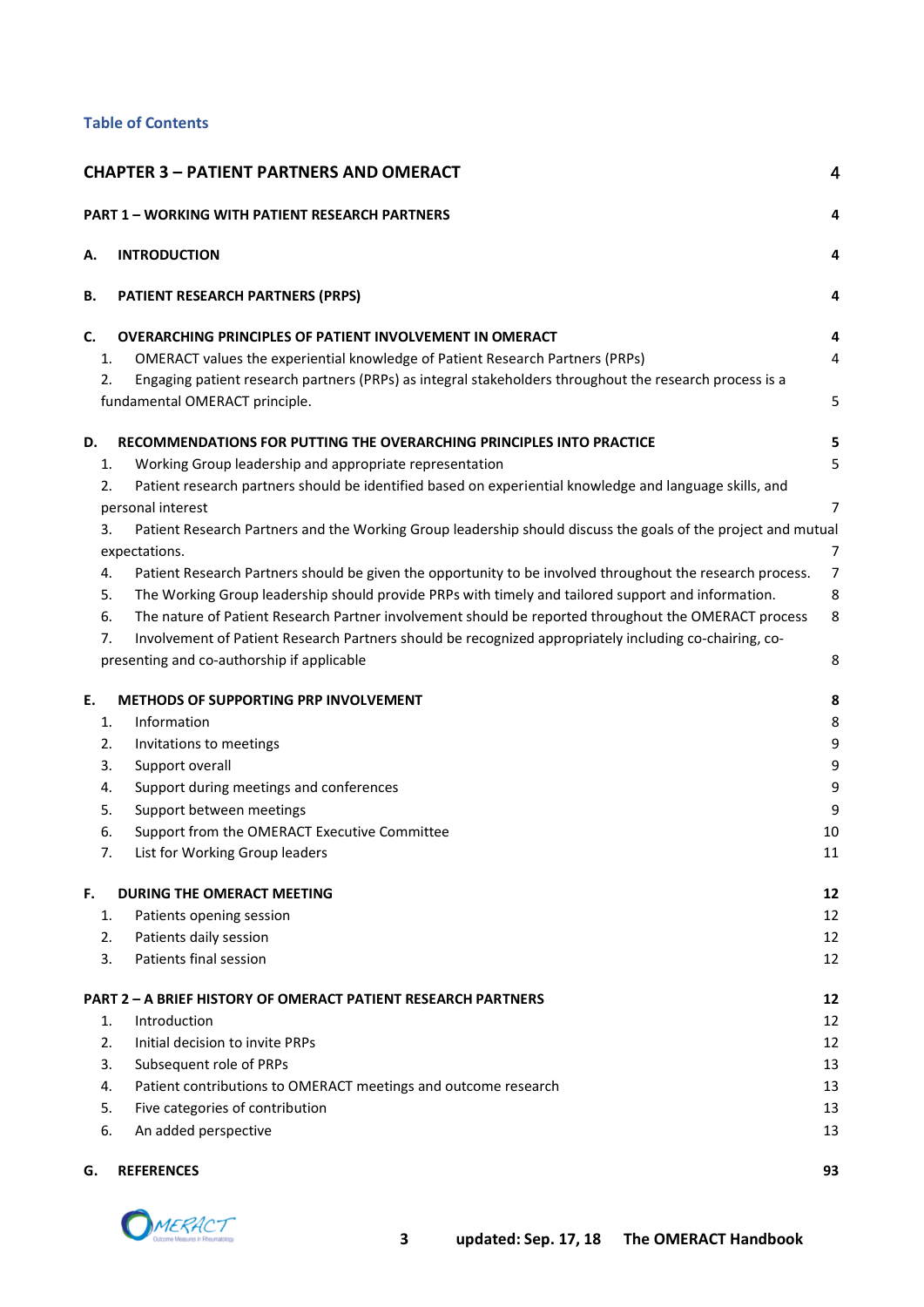# <span id="page-3-0"></span>**CHAPTER 3 – PATIENT PARTNERS AND OMERACT**

# <span id="page-3-1"></span>**PART 1 – WORKING WITH PATIENT RESEARCH PARTNERS**

# <span id="page-3-2"></span>**A. INTRODUCTION**

Capturing the patient perspective is an important part of research because the objective of OMERACT is to improve clinical outcomes for patients [1]. In order to effectively capture the patient perspective during the research phase, active collaboration between researchers and patients is essential. OMERACT has been involving patients in research as patient research partners (PRPs) since 2002, [2] to enable efficient inclusion of the patient perspective in the development of clinical outcome measures.

# <span id="page-3-3"></span>**B. PATIENT RESEARCH PARTNERS (PRPS)**

Patient Research Partners (PRPs) are defined as "persons with a relevant disease who operate as active research team members on an equal basis with professional researchers, adding to benefit of their experiential knowledge to a research project" [3]. In health research, several terms describe the specific role of patients in the context of research, including patient stakeholders, health care consumers, or patient partners. OMERACT has chosen to use the term PRPs to distinguish the active role of patients as collaborative partners from the role of patients as participants in a trial, a focus group, an interview, or a survey.

Although PRPs may themselves participate as subjects in research projects, their specific role as a PRP is one that reflects inclusion within the OMERACT work on an "equal basis". This refers to equality in opportunities for full participation in the research process, to review all Working Group materials, and to vote in decision-making on the research process.

# <span id="page-3-4"></span>**C. OVERARCHING PRINCIPLES OF PATIENT INVOLVEMENT IN OMERACT**

OMERACT has adopted 3 overarching principles and 8 recommendations regarding patient involvement in research throughout the OMERACT process. These were developed through consensus and accepted at OMERACT 2014 [4]. A brief history of patient research partner involvement in OMERACT is given in the second part of this chapter.

# <span id="page-3-5"></span>**1. OMERACT values the experiential knowledge of Patient Research Partners (PRPs)**

The experiential knowledge of patients complements the evidence-based knowledge and clinical expertise of researchers and other stakeholders. Incorporating the patient perspective is an imperative for developing disease specific core-sets and patient reported outcomes. In such cases, patient participation is an unconditional requirement, independent of personal opinions or preferences.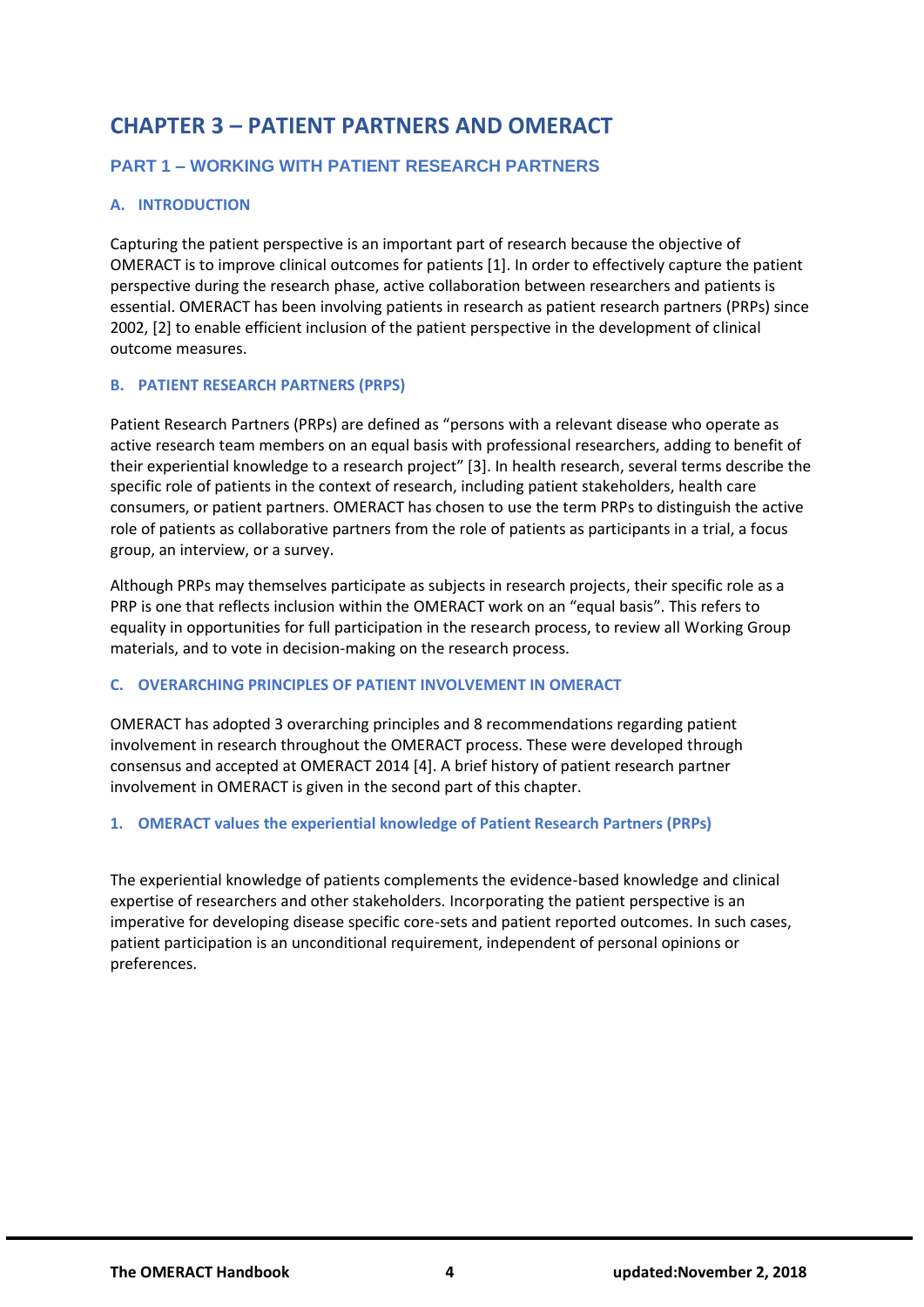#### <span id="page-4-0"></span>**2. Engaging patient research partners (PRPs) as integral stakeholders throughout the research process is a fundamental OMERACT principle.**

Patients are an essential stakeholder in outcome research. Their involvement over the last decade has proven to add important values to the OMERACT research agenda and the conduct of outcome research. Patient participation has the advantage of aligning the focus of the scientific research with patient needs and priorities. The involvement of PRPs has also led to more empowered patients. They have taken co-ownership over research themes that are close to their own disease, or to their daily life. [5]

By recognising the important role of patients, those in leadership roles within OMERACT should enable patients to contribute to the research process by providing appropriate psychosocial and practical support.

The OMERACT Executive recognizes that the level of involvement may vary depending on the scope and type of a particular research project. For example, a statistical project might necessitate less patient involvement as explained in the recommendations below.

OMERACT participants subscribe to the OMERACT values. These values include trust, respect, transparency, partnership, communication, diversity, confidentiality, and co-learning, with respect to patient involvement. The general values apply not only to those in leadership positions within OMERACT, but also to all OMERACT participants. We recognize that patients share their personal experiences and require personal support in order to undertake their role.

#### <span id="page-4-1"></span>**D. RECOMMENDATIONS FOR PUTTING THE OVERARCHING PRINCIPLES INTO PRACTICE**

#### <span id="page-4-2"></span>**1. Working Group leadership and appropriate representation**

While the Working Group leader should take primary responsibility, the entire research team has an active role in supporting patient involvement. The Working Group leader should take responsibility for the appropriate representation of the patient perspective in the research project. The Working Group leader may delegate a specific support role to one of the other Working Group members, who would organize, support and facilitate the involvement of PRPs in the research project.

PRP involvement throughout the entire research project is expected. However, patient roles and tasks within an individual project or Working Group may vary according to the stage or content of the research project. In general, full PRP involvement will be expected in:

- a. All groups working on domain selection, identification or prioritization, including patient reported outcomes (PROs); alternative or composite uses of PROs; and construction of patientreported scales;
- b. All attempts to define 'Core Sets';
- c. Groups considering the conceptual frameworks underpinning outcome measures;
- d. Classification of outcomes to aid clinical decision-making;
- e. Groups working on instruments or responsiveness.

Less direct PRP involvement may be appropriate in some circumstances:

a. Projects which focus on instruments and responsiveness for outcomes which are not patientreported (such as imaging techniques, blood tests and biomarkers). For example, defining the smallest detectable difference for detecting an erosion for an MRI or ultrasound may not require high levels of patient input. However, determining a clinically relevant difference for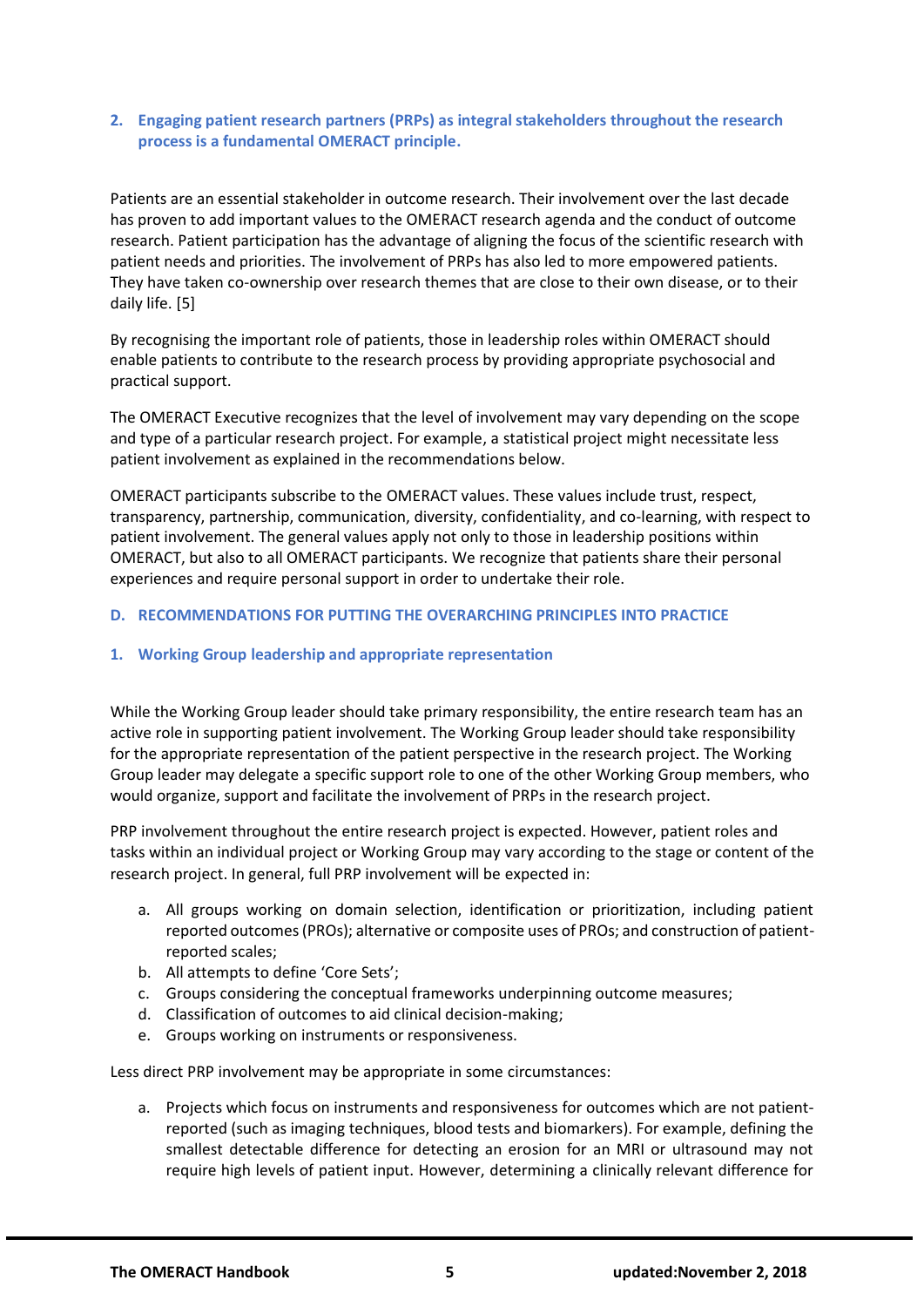the measurement as related to its consequential validity would require full patient involvement.

b. Projects which focus on methodology. For example, a discussion of the use of item-response theory or Rasch analysis to develop an interval scale for assessment may not require high levels of patient input (depending on the expertise of the PRPs). However, if a core patient-identified domain was excluded on the basis of its failure to meet measurement concerns, then this would require patient input to determine the face validity of the instrument and consideration of whether this area should remain a critical feature of a research agenda.

For each project submitted to OMERACT, full PRP involvement is expected unless the OMERACT Executive has agreed otherwise. In order to receive an exception, Working Group leaders should discuss the issue with their Executive Mentor and the Executive Patient Stream leaders as soon as possible. Re-evaluation of the specific level of patient involvement should be considered over the life of a research project as needs and requirements may change.

All Working Groups will have PRPs attending their sessions during OMERACT conferences so that all groups will receive at least some PRP input.

Each group should involve at least 2 patient research partners. Two PRPs is the minimum number in each Working Group as recommended by other organisations [3]. An exception can may be made in the in some projects e.g. a statistical project where one PRP may be involved. Exception where only one PRP is recruited requires approval by the OMERACT Executive and relates to the examples given in recommendation1.

Not all PRPs involved in Working Groups will be able to attend OMERACT conference. Patient participation is limited to 10% of participants. The OMERACT Executive, working through the Patient Stream leaders, formally invites PRPs to attend the conference. Invitations consider the range of activities taking place at the conference and the overall financial situation.

Working Groups running a Workshop will usually be expected to nominate 2 PRPs and those running a SIG will usually be expected to nominate 1 PRP. This limit on the number of PRPs a work group can nominate to attend an OMERACT conference does not preclude a much wider PRP involvement in the research process outside of the conference.

PRPs attending an OMERACT conference, in the same way as other participants, will also participate in and contribute to sessions not related to the particular research area of their nominating Working Group.

The Working Group should support the cost of PRP participation, for example by seeking to provide traveling expenses to attend meetings or reimbursing other incidental expenses. In addition to Working Group funds, some financial support (e.g. part of the travel and OMERACT meeting registration) for PRPs will be provided and coordinated through the OMERACT Executive Patient Stream leaders. Patients are not expected to fund the cost of their participation in OMERACT conferences and related activities.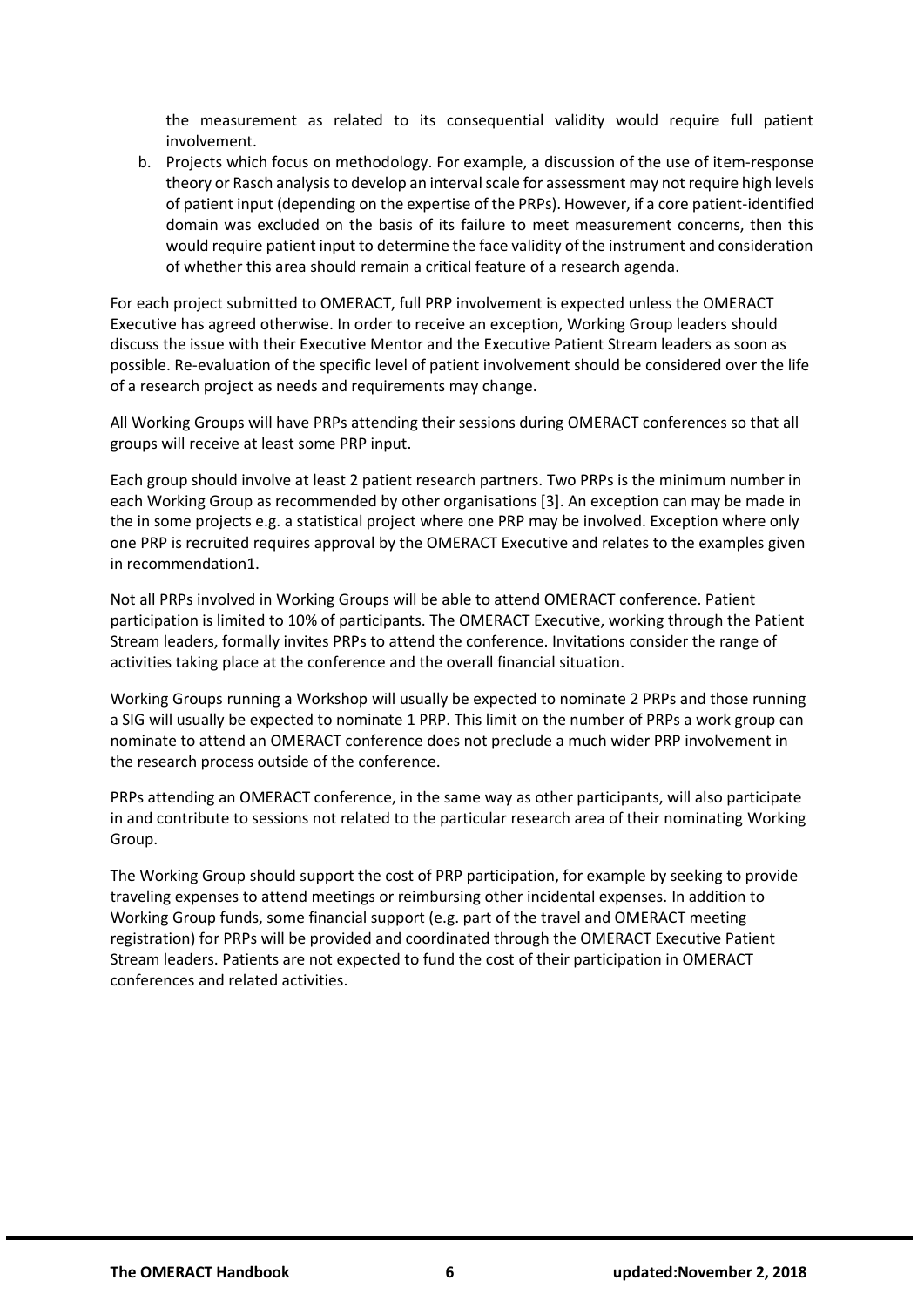#### <span id="page-6-0"></span>**2. Patient research partners should be identified based on experiential knowledge and language skills, and personal interest**

These required characteristics are based on existing recommendations and guidelines available in the literature of PRP involvement in research projects [7,7,8]. Diversity is an important principle of OMERACT. Recruitment and selection of PRPs should consider differences in geographic origin, socioeconomic and cultural contexts, gender, age, disease duration, disease severity and disease impact, and potentially other disease, personal, or external characteristics. An attitude based on critical yet constructive collaboration and a potential interest in research are important characteristics.

The involved PRPs in an OMERACT Working Group are not intended to represent inclusion of the entire patient perspective. The use of multiple, additional forms of data collection to capture the patient perspective, such as Delphi surveys, focus group interviews and surveys are likely to form part of the Working Group agenda, and should be performed appropriately.

Some participants may have overlapping roles as researchers and patients. This should be recognised so that roles can be appropriately defined. As with other OMERACT participants, potential conflict of interest needs to be disclosed, in particular financial interests that may be impacted by the person's involvement in the research project. Such financial interests may include: stocks; bonds; ownership or partnership; consulting arrangements; grants or contracts; employment; and copyright on a specific measure or questionnaire. [9]

# <span id="page-6-1"></span>**3. Patient Research Partners and the Working Group leadership should discuss the goals of the project and mutual expectations.**

Discussion of mutual goals and expectations before the start of the project, preferably during the first contact with a potential PRP, is good practice [10,11]. These expectations should be reviewed regularly throughout the process. Where possible, it is desirable to estimate the expected time PRPs are required to allocate for the project (e.g. 2 hours per month over 6 months) [11] with feasible timelines (e.g. feedback requested within 2 weeks).

# <span id="page-6-2"></span>**4. Patient Research Partners should be given the opportunity to be involved throughout the research process.**

PRPs should have the opportunity to be involved throughout the research process. [3,5,7,10,12,13,14] This includes the following stages: identifying the research question; reviewing and contributing to the study design; recruitment; data collection; analysis of findings; and dissemination of the results. PRPs should be consulted about and take part in decisions on implementation of the Working Group's research agenda. Whenever possible PRPs should attend meetings of the Working Group or be connected by teleconferences etc.

Some PRPs may not wish or may not be available to participate in all phases, but they should be given the opportunity to do so. The frequency of involvement may differ, depending on the stage of the project. For example, in core domain selection, frequent involvement may be required, whereas data mining for discrimination may require less. This decision of inclusion or exclusion on any area of the project should be discussed by the PRPs and the Working Group leader.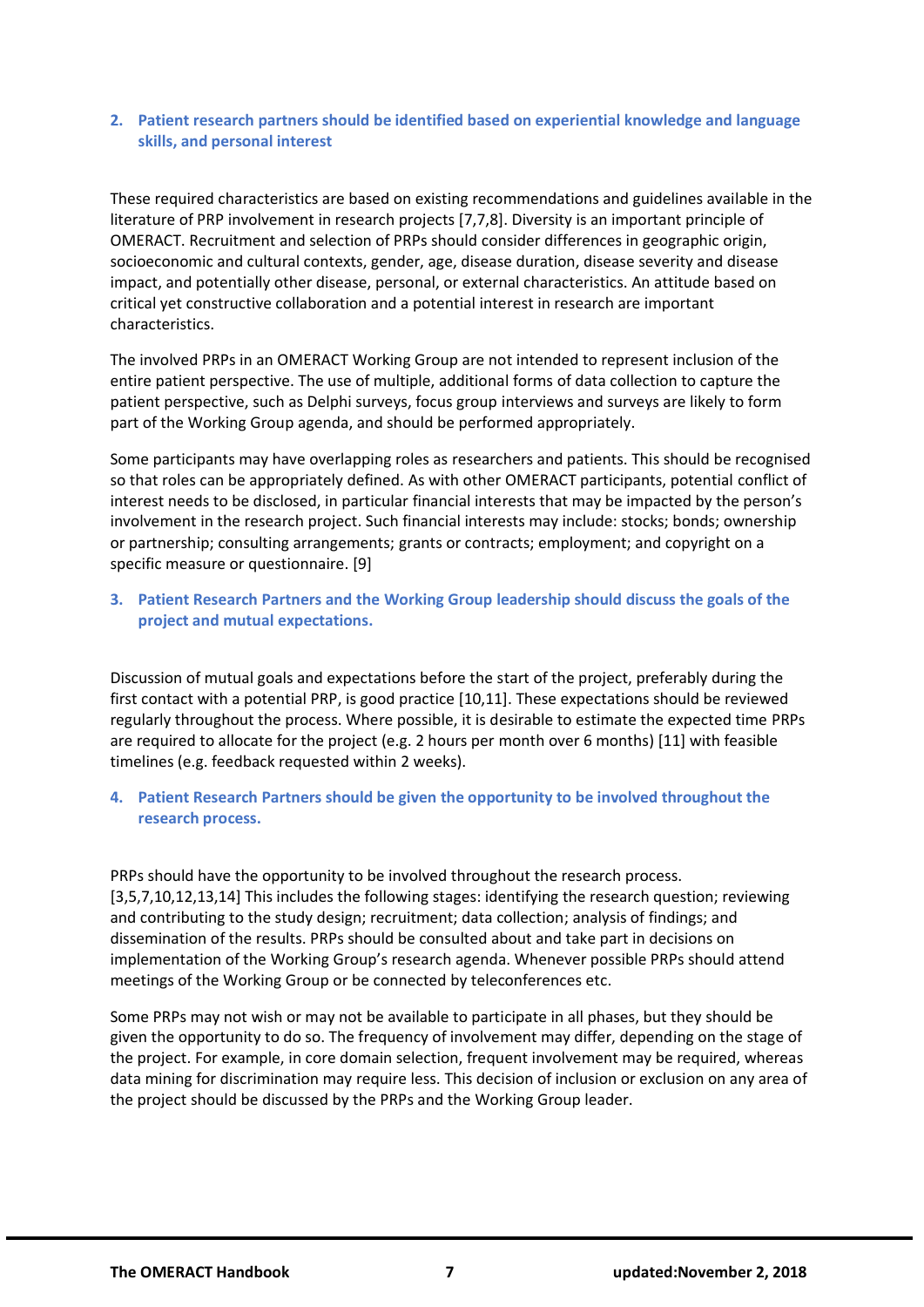#### <span id="page-7-0"></span>**5. The Working Group leadership should provide PRPs with timely and tailored support and information.**

PRPs are full members of the Working Group, and in order to contribute fully, will require appropriate information and support. There is a wide range of support which can be provided, as indicated in the next section.

#### <span id="page-7-1"></span>**6. The nature of Patient Research Partner involvement should be reported throughout the OMERACT process**

This recommendation encourages Working Groups to report the expected level of involvement and the names of the proposed PRPs in the initial research proposal. This ensures PRPs are involved early on in the process. To allow OMERACT participants to understand the extent of PRP involvement, sufficient detail should be reported in OMERACT documents such as proposals and pre-reading materials.

# <span id="page-7-2"></span>**7. Involvement of Patient Research Partners should be recognized appropriately including cochairing, co-presenting and co-authorship if applicable**

Appropriate recognition can be enhanced by having PRPs who are willing (and able to do so) involved in facilitating discussion groups and reporting back at OMERACT conferences, presenting of data, and review of manuscripts. Recognition can also be provided by additional support to PRPs, such as arranging access to literature and libraries, offering thanks at special occasions, or financial help to attend an educational symposium or international congress such as ACR and EULAR.

Acknowledgement of PRPs' contributions can take place through a text box at the end of the final research report or by offering co-authorship where the requirements of authorship are met. [3].

#### <span id="page-7-3"></span>**E. METHODS OF SUPPORTING PRP INVOLVEMENT**

#### <span id="page-7-4"></span>**1. Information**

PRPs are full members of the Working Group. Each team member is responsible for ensuring equality of all members in order to work effectively together. Each is responsible for creating a safe environment of open and honest interactions, that are sensitive to differences in culture, training and education of each member [6,10]. PRPs should receive appropriate and relevant information. For example, lay summaries and explanation of relevant statistics, research terms and disease features.

Open communication is important to all members of the Working Group, including PRPs. [6,10] Involvement in email exchanges, conference calls and corridor meetings at OMERACT conferences and other international congresses should be encouraged. Emails to the research team should either include the PRPs or a specific patient email should be sent at a similar frequency. Even when tasks or phases of the project may need little patient involvement a specific email or newsletter addressed to PRPs should be sent to keep PRPs informed.

PRPs should be offered the choice whether they would like to receive all information or whether they would like to receive less information relevant for the Working Group.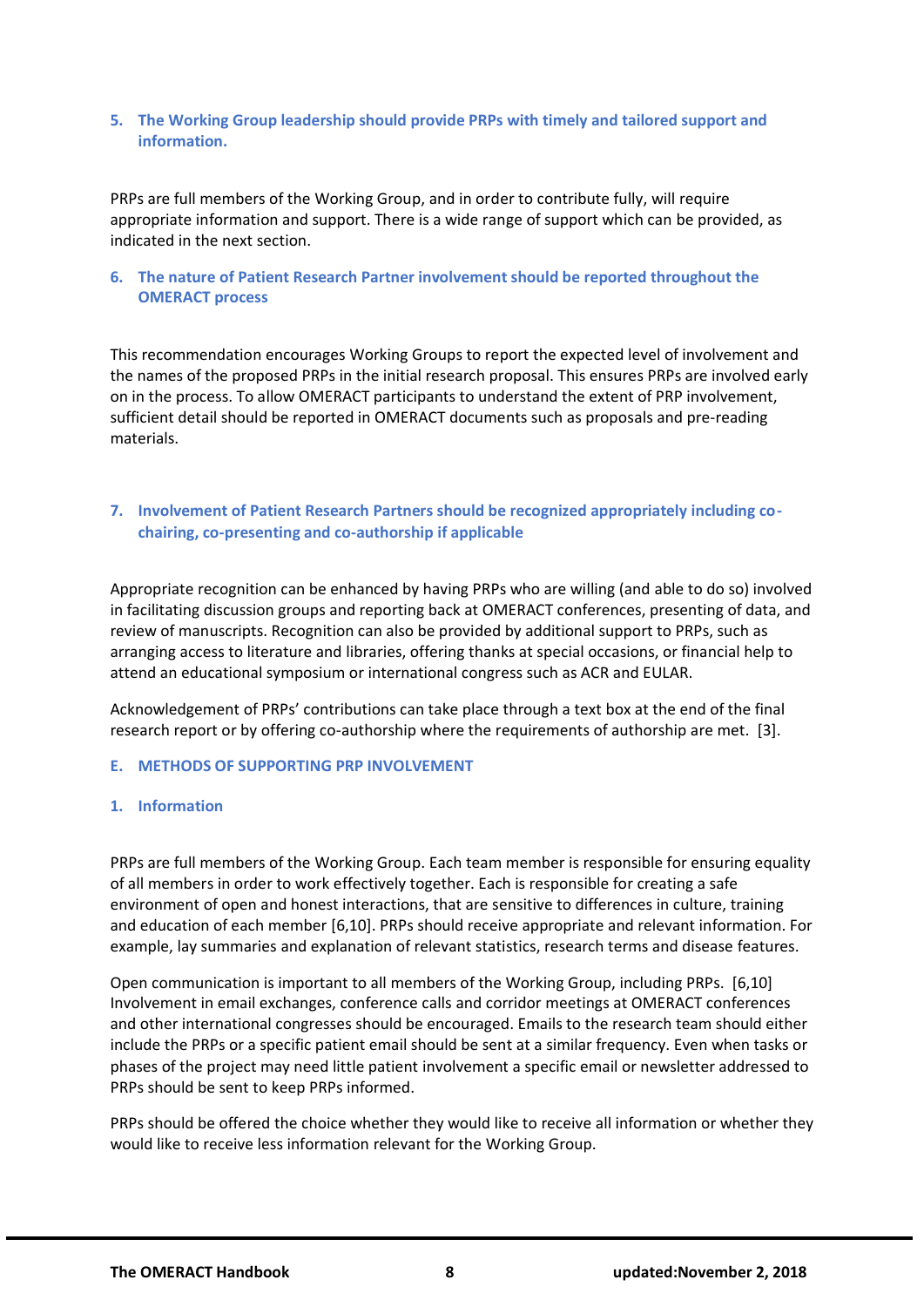#### <span id="page-8-0"></span>**2. Invitations to meetings**

While Working Groups do not provide financial support to members to attend Working Group meetings held at international conferences such as ACR or EULAR, it may be appropriate to offer PRPs financial support if it is available. It will be the decision and efforts of each Working Group leadership to try to facilitate PRPs if their input is necessary. If PRPs are not present at the meeting, they should receive an update about what has been discussed at the meeting.

#### <span id="page-8-1"></span>**3. Support overall**

Support refers to actions that encourage and promote PRPs to contribute with confidence throughout the research project by guaranteeing a positive and welcoming environment. Support includes tailored information, debriefings, and encouragement of PRPs to speak up during meetings or during the research process. [6,11,12,15]. (Here we are not referring to financial subsidies.)

#### <span id="page-8-2"></span>**4. Support during meetings and conferences**

This refers to the provision of summaries of research in lay language ahead of the OMERACT meeting, as well as a list of abbreviations, terms and phrases relevant to the discussions and copies of appropriate outcome measures. It is also important to provide adequate time for PRPs to think about documents before responding. A rule of thumb is to allow at least one week, ideally 2, between distribution and feedback or subsequent teleconference. Moderation skills are important to enhance participation in group meetings. [12]

#### <span id="page-8-3"></span>**5. Support between meetings**

While involvement of PRPs between OMERACT meetings in Working Groups may vary according to the specific work phase PRPs should be kept informed. For some Working Groups, a separate PRP group may be established with a designated PRP leader who is a member of the Working Group steering committee. PRPs can have additional meetings and telecalls with PRPs to provide nontechnical updates to keep the group informed and to receive additional input. Such separate discussions can be beneficial before or after regular telecalls of the Working Group to provide introductions and debriefing to material, discussions and issues for discussion.

There may be occasions on which PRPs are less comfortable in participating. For example, when a conference call will be discussing methods of statistical analysis for a PRO, or outcome measure, in which PRPs are an essential part of the group. In this case PRPs may be less able to contribute to the specific discussions or decision making. The starting point is the principle of inviting participation from PRPs throughout the process, regardless of the topic. However, it is recognized that "getting everyone on the same page" or to the same level of understanding may be difficult with certain technical aspects.

With a PRP as part of a group steering committee working with the co-chairs and other members of the steering committee, there will be opportunities to discuss the aspects of the work in which more or less PRP involvement may be appropriate.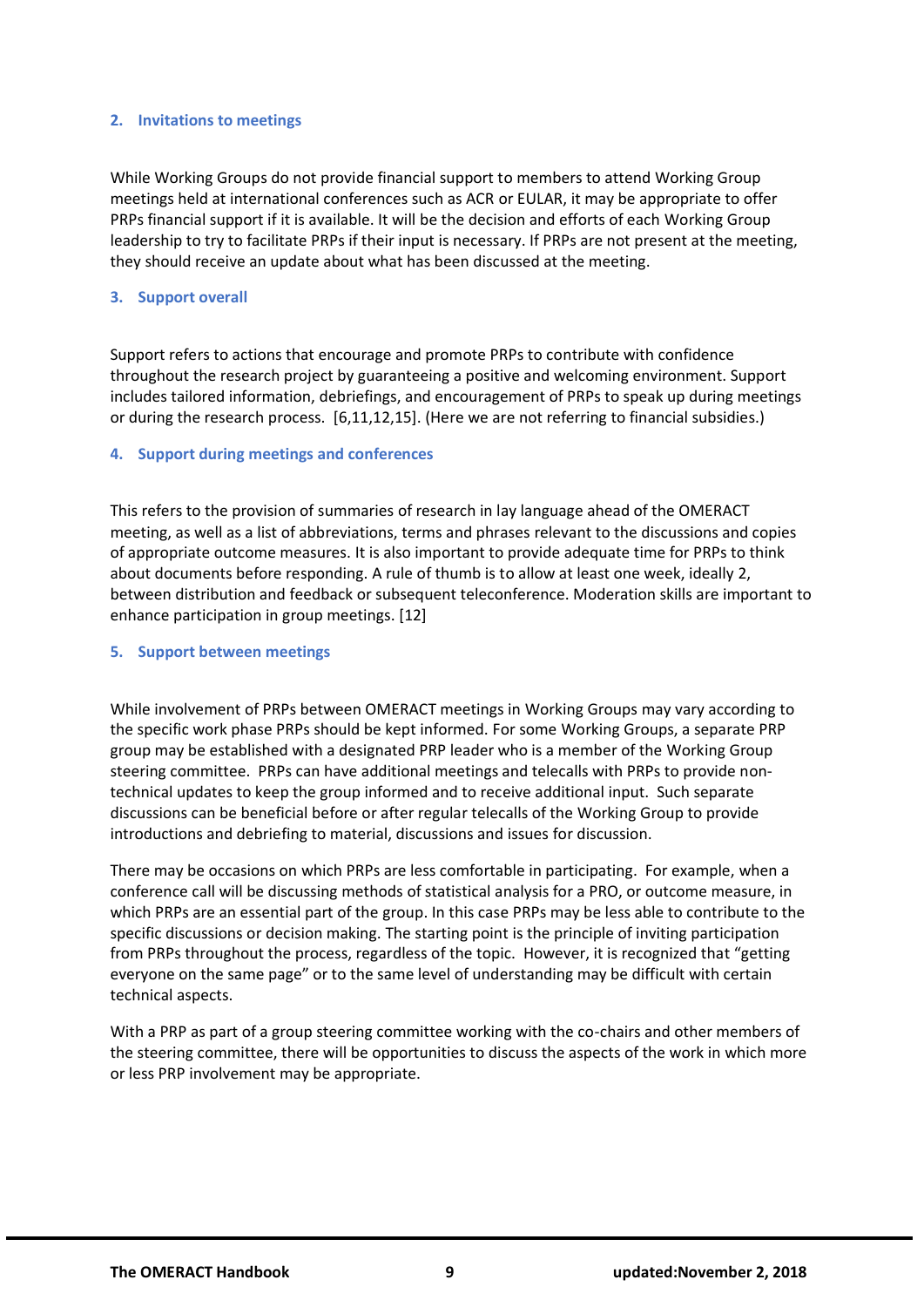#### <span id="page-9-0"></span>**6. Support from the OMERACT Executive Committee**

The OMERACT Executive committee provides "generic" education and implements patient-centered ways to prepare interested patients to become capable PRPs in order to optimize research and results. During the OMERACT conference, care is taken to maximize PRP participation within the overall constraints of the program. The patient stream leaders (designated by the OMERACT Executive) coordinate the patient group and patient involvement, working with the members of the Patient Board.

Examples of current initiatives include:

- a. Patients arrive one day before the start of the formal conference
- b. Summaries of research in lay language provided to patients ahead of the formal conference (prepared by Working Group leaders)
- c. Addressing administration issues, special needs and concerns
- d. A half-day PRP session at the beginning of the conference, including short education workshops to help understand some 'terms' and 'methods' of the research (e.g. explanation of statistics)
- e. Daily sessions to explain each of the Working Group's projects
- f. Patient mentoring/buddy system (an experienced patient mentors with a less experienced patient)
- g. Planned individual timetables (Personalized Patient Program) to prevent overburdening by pacing of time and energy of patients
- h. Provision of an "on-call" physician to serve to triage medical concerns that may arise during the meeting
- i. Glossary of medical and research terms updated before each conference
- j. Personalized arrangements with conference hotels.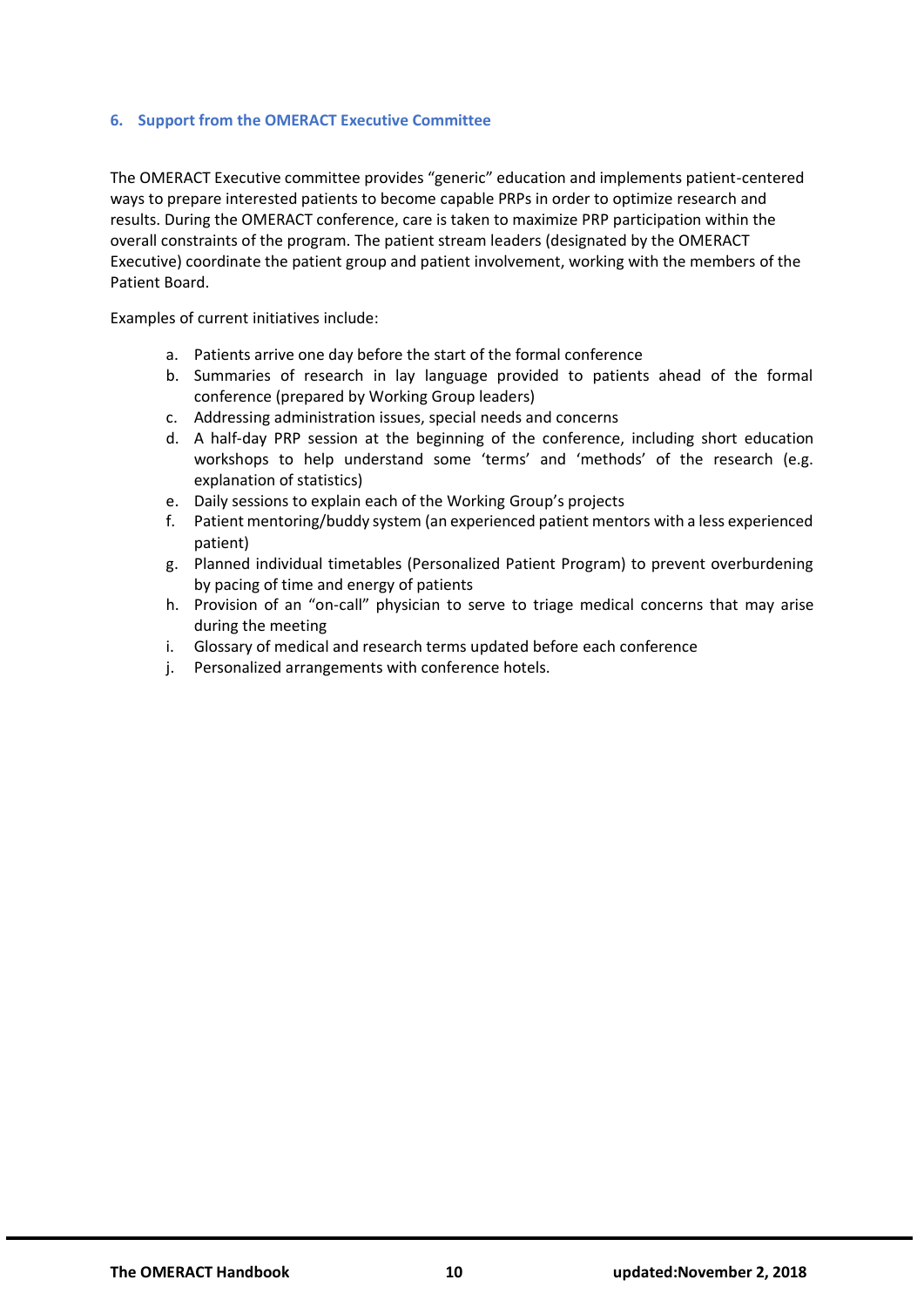# <span id="page-10-0"></span>**7. List for Working Group leaders**

# Working Group checklist for involvement of and support for patient research partners

|           |                                                         | married with a checking for involvement of and support for patient research partners        |       |
|-----------|---------------------------------------------------------|---------------------------------------------------------------------------------------------|-------|
| Paragraph | Text                                                    | Action                                                                                      | Check |
| 4.D.1     | The working group leadership should take                | 4.D.1.1 There is one person among the working group leadership nominated to take            |       |
|           | responsibility for appropriate representation of the    | responsibility for coordination and support of PRPs in the research project.                |       |
|           | patient perspective in the research project.            |                                                                                             |       |
|           |                                                         | 4.D.1.2 Patient involvement is appropriate: patients are fully involved or the OMERACT      |       |
|           |                                                         | Executive has given approval to a lower level of patient involvement.                       |       |
| 4.D.2     | Each working group should involve at least 2 patient    | 4.D.2.1 The working group includes at least 2 PRPs or the OMERACT Executive has             |       |
|           | research partners. An exception may be some             | given approval to a reduced extent of patient involvement.                                  |       |
|           | projects (e.g. a statistical project) where one patient |                                                                                             |       |
|           | research partner may be involved.                       |                                                                                             |       |
| 4.D.3     | Patient research partners should be identified based    | 4.D.3.1 The selected PRPs have good English language skills and have appropriate            |       |
|           | on experiential knowledge and language skills, taking   | experiential knowledge                                                                      |       |
|           |                                                         |                                                                                             |       |
|           | into account their personal interest in the topic.      | 4.D.3.1 The PRPs fulfil the requirements set by the working group leadership                |       |
|           |                                                         |                                                                                             |       |
| 4.D.4     | Patient research partners and the working group         | 4.D.4.1 Goals and mutual expectations have been discussed with the PRPs prior to            |       |
|           | leadership should discuss the goal of the project and   | involvement.                                                                                |       |
|           | mutual expectations.                                    | 4.D.4.1 Goals and mutual expectations have been discussed with the PRPs at least            |       |
|           |                                                         | once during the project, before the OMERACT conference.                                     |       |
|           |                                                         | 4.D.4.1 Goals and mutual expectations are discussed with the PRPs who are present at        |       |
|           |                                                         | the OMERACT meeting, at the beginning of the OMERACT conference.                            |       |
|           |                                                         |                                                                                             |       |
| 4.D.5     | Patient research partners should be given the           | 4.D.5.1 Oppotunity for PRPs to be involved in identifying the research question             |       |
|           | opportunity to be involved throughout the research      |                                                                                             |       |
|           | process.                                                | 4.D.5.1 Oppotunity for PRPs to be involved in identifying the reviewing and contributing to |       |
|           |                                                         | the study design                                                                            |       |
|           |                                                         | 4.D.5.1 Oppotunity for PRPs to be involved in recruitment                                   |       |
|           |                                                         |                                                                                             |       |
|           |                                                         | 4.D.5.1 Oppotunity for PRPs to be involved in data collection                               |       |
|           |                                                         |                                                                                             |       |
|           |                                                         |                                                                                             |       |
|           |                                                         | 4.D.5.1 Oppotunity for PRPs to be involved in analysis of findings                          |       |
|           |                                                         |                                                                                             |       |
|           |                                                         | 4.D.5.1 Oppotunity for PRPs to be involved in dissemination of results                      |       |
|           |                                                         |                                                                                             |       |
|           |                                                         | 4.D.5.1 Oppotunity for PRPs to be involved in decisions on implementation of the working    |       |
|           |                                                         |                                                                                             |       |
|           |                                                         | 4.D.5.1 PRPs attend meetings of the working group or are connected by teleconferences       |       |
|           |                                                         |                                                                                             |       |
|           |                                                         | etc.                                                                                        |       |
|           |                                                         | 4.D.5.2 Decisions about inclusion or exclusion of PRPs in any area of the project           |       |
|           |                                                         | discussed by the PRPs and the working group leader                                          |       |
| 4.D.6     | The working group leadership should provide PRPs        | 4.E.1.1 PRPs should receive appropriate and relevant information: for example: lay summ     |       |
|           | with timely and tailored support and information.       |                                                                                             |       |
|           |                                                         | 4.E.1.2 Involvement in email exchanges, conference calls and corridor meetings at           |       |
|           |                                                         | OMERACT conferences and other international congresses                                      |       |
|           |                                                         | 4.E.1.3 Discussion help with PRPs relating to methods of communication                      |       |
|           |                                                         |                                                                                             |       |
|           |                                                         |                                                                                             |       |
|           |                                                         | 4.E.2.1 Consideration of financial and other support to attend meetings                     |       |
|           |                                                         |                                                                                             |       |
|           |                                                         | 4.E.4.1 Working group contributes to PRP support during OMERACT conferences                 |       |
|           |                                                         |                                                                                             |       |
|           |                                                         | 4.E.5.1 & 4.E.5.2 Consideration of additional PRP support measures                          |       |
|           |                                                         |                                                                                             |       |
| 4.D.7     | The nature of patient research partner involvement      | 4.D.7.1 PRP involvement is reported in the initial proposal.                                |       |
|           |                                                         |                                                                                             |       |
|           | should be reported throughout the OMERACT               |                                                                                             |       |
|           | process.                                                | 4.D.7.1 PRP involvement is reported in OMERACT reports.                                     |       |
|           |                                                         |                                                                                             |       |
| 4.D.8     | Involvement of patient research partners should be      | 4.D.8.1 PRP recognition is enhanced by specific workigngroup efforts                        |       |
|           | recognized appropriately including co-chairing, co-     |                                                                                             |       |
|           | presenting and co-authorship if applicable.             | 4.D.8.2 PRP contribution to publiccations acknowledged appropriately                        |       |
|           |                                                         |                                                                                             |       |
|           |                                                         |                                                                                             |       |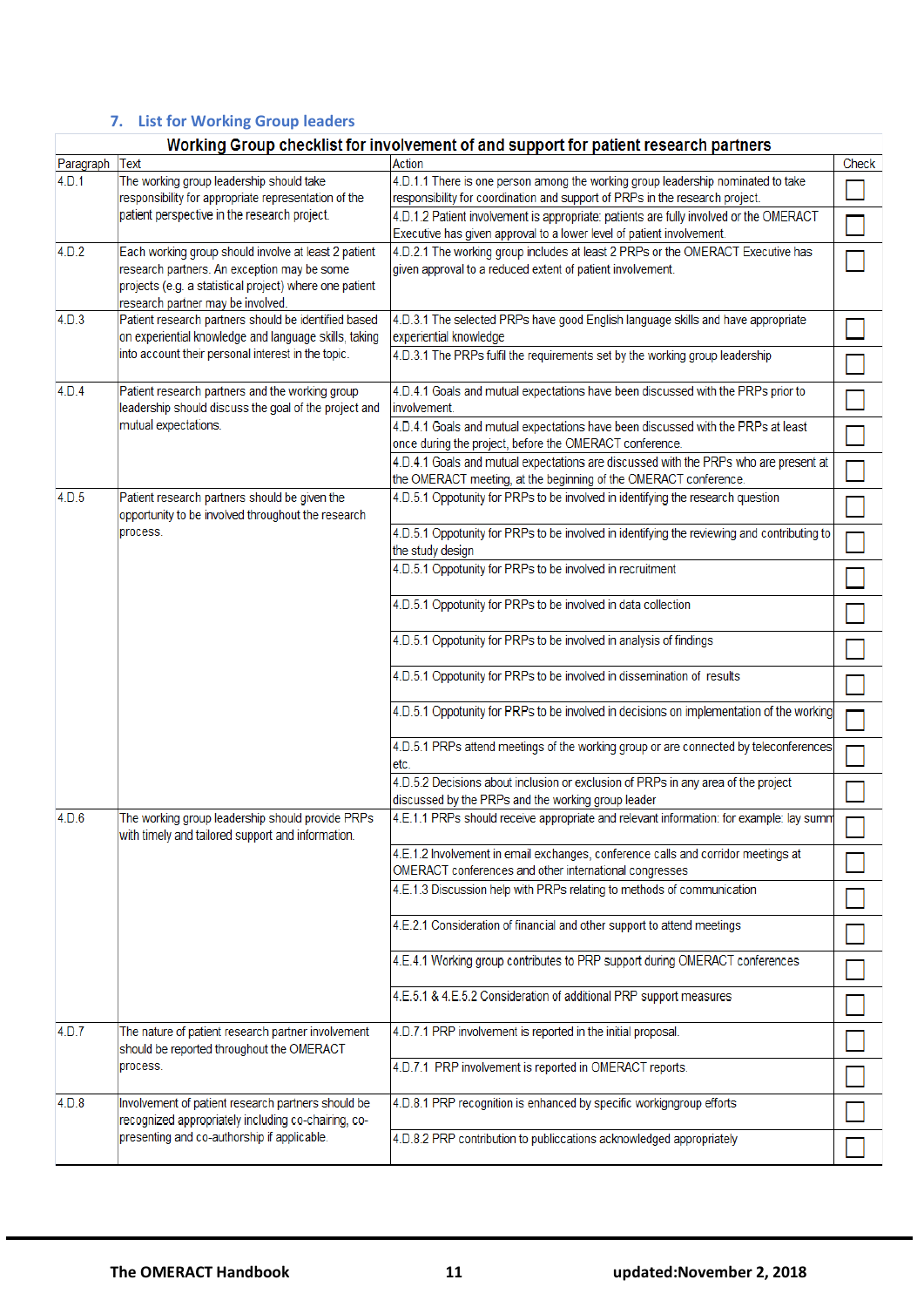#### <span id="page-11-0"></span>**F. DURING THE OMERACT MEETING**

#### <span id="page-11-1"></span>**1. Patients opening session**

Patients arrive the day before the meeting. On the morning of the meeting, they attend a 2-hour session preceding the main meeting program. This includes information about the diseases or conditions that are included in the conference programme; history and outputs of OMERACT; in particular the history of patient involvement and its consequences; the role of patients as key participants in the meeting consensus process; information about opportunities for participation in the process for reaching consensus including pre-conference, conference and post-conference time periods; an opportunity to ask experienced OMERACT patient and professional participants about issues or concerns.

#### <span id="page-11-2"></span>**2. Patients daily session**

The purpose of the patient's daily session is principally to prepare patients for the upcoming activities in the main programme. The first one takes place immediately after the patients opening session, and then each afternoon in preparation for the following day. In general, there are three workshop or module sessions requiring preparation. For 15 min each, the leader(s) of each session come and explain how the session came to be in the programme, what the main issues are, and where patient input would be particularly useful. They can also address any questions the patients may have in particular.

#### <span id="page-11-3"></span>**3. Patients final session**

On the day before the final plenary session, there will also be time to explain to patients how this session works and how the OMERACT voting takes place. There is also usually time for the patient group to reflect on the overall conference programme and prepare feedback to the organisers.

#### <span id="page-11-4"></span>**PART 2 – A BRIEF HISTORY OF OMERACT PATIENT RESEARCH PARTNERS**

#### <span id="page-11-5"></span>**1. Introduction**

One member of the first group of patients to attend an OMERACT conference subsequently decided to study in detail how patients came to be involved in OMERACT, how the organisation changed in response to this, the lessons learned, the successes achieved and the challenges that lie ahead. These were the subject of his PhD thesis and some of the publications that derived from it [16,17,18,19] which provide an in-depth understanding of the process and outcome of these developments. The following section is extracted from Maarten de Wit's thesis with minor modifications.

# <span id="page-11-6"></span>**2. Initial decision to invite PRPs**

During OMERACT 5 in 2000, participants discussed the concept of a Minimum Clinically Important Difference (MCID). Based on methodological arguments a growing interest in Patient Reported Outcomes (PROs) emerged, culminating in a spontaneous proposal at the final session to invite patients to the next conference. All participants voted in favor of this proposal [2]. The chair of the conference felt confident about the proposal because it had been discussed in the organizing committee before, although no decisions had been taken. Participants of the MCID module argued that patient perspectives should be explored further [20] and took responsibility for identifying 11 patients to join OMERACT 6 (2002) and to review the RA core set.

A document analysis revealed the unconditional positive reception of patient delegates at OMERACT conferences, and PRPs have confirmed during interviews that concerns regarding their involvement were misplaced [u]. They felt their reception was extremely welcoming [21]. Also, the organizers were excited and called the patient involvement "a tremendous success" [22].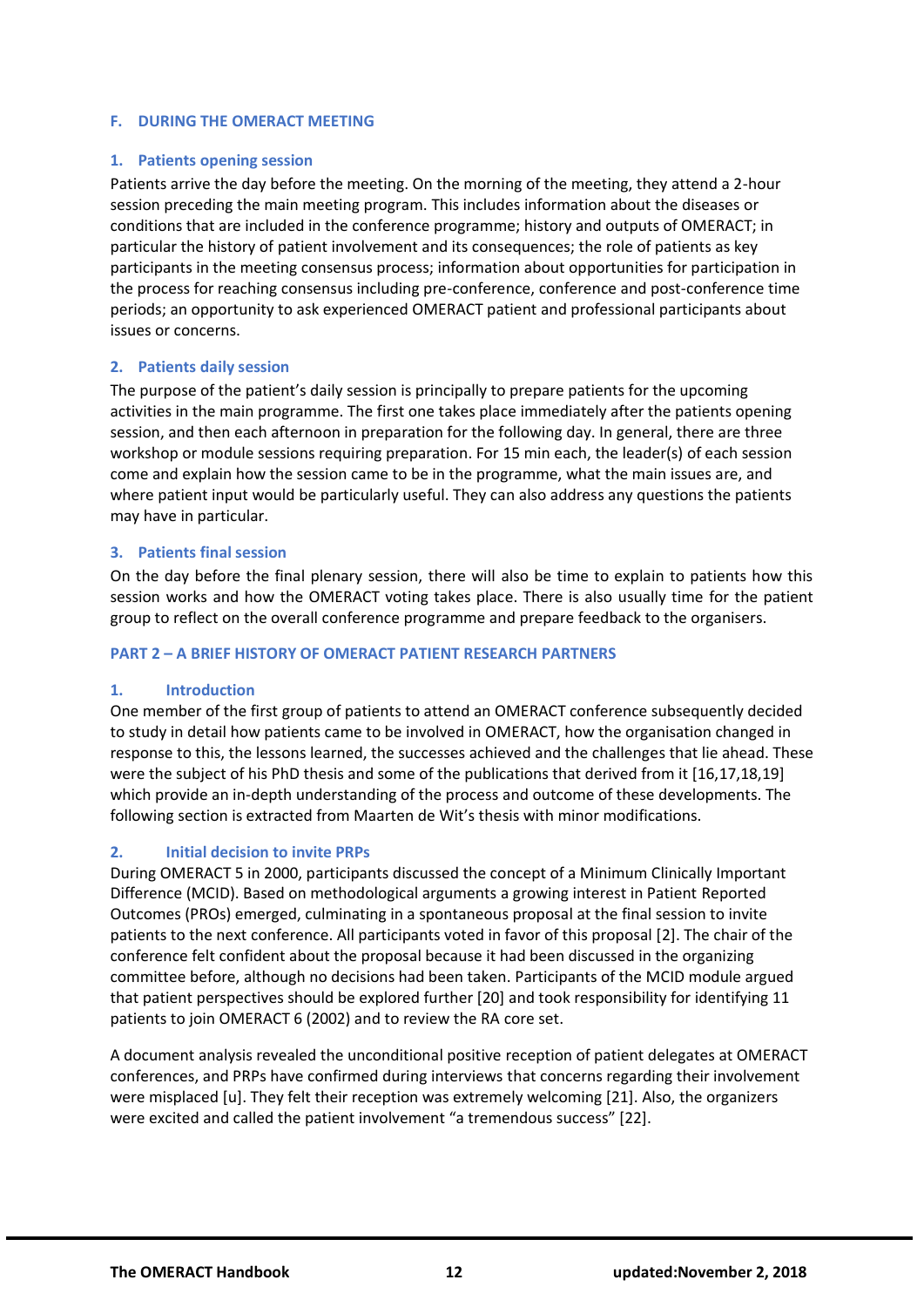# <span id="page-12-0"></span>**3. Subsequent role of PRPs**

Between 2002 and 2012, a total of 57 PRPs with different rheumatic diseases had participated as full delegates with equal voting rights [23]. Their role and contributions had developed over time. At OMERACT 2002 they formed a homogeneous group of people with RA with little or no experience in scientific research. The level of involvement in the conference was limited; support was not organized, and the number of sessions patients attended was restricted. Contributions centered on participation in workshop discussions about the severity of fatigue and the definition of low disease activity, although there was a PRP keynote speech at the opening ceremony [21]. In contrast, by OMERACT 2014, PRPs were a heterogeneous group with different rheumatic conditions and different levels of experience and cultural backgrounds. They received a pre-conference information pack and were actively supported by a pre-conference dinner, a glossary of used OMERACT research terms, training sessions, and a buddy system. They carried out a variety of tasks similar to that of professionals such as giving plenary presentations, co-chairing and reporting back from breakout sessions, and preparing consensus statements. Several PRPs became co-authors of peer-reviewed publications and have presented aspects of group work at other conferences.

# <span id="page-12-1"></span>**4. Patient contributions to OMERACT meetings and outcome research**

In interviews about the OMERACT 2010 meeting, participants reported a variety of contributions made by PRPs during the conference, where they were an integral part of the deliberative and consensus-building process [24].

# <span id="page-12-2"></span>**5. Five categories of contribution**

Five main categories for PRP participation have been identified:

- 1) Contributions to the research agenda;
- 2) The development of core sets;
- 3) The development of patient reported outcomes;
- 4) The culture of OMERACT; and
- 5) Consequences outside OMERACT.

For example, PRPs have made contributions to the research agenda from the very beginning as they had significant influence by participating in workshops and small group discussions. They identified new outcome domains that are relevant from their perspective, but not included in existing core sets [25]. The first Patient Perspective Workshop, attended by 11 patient participants and 41 professionals, focused on the development of "valid outcome instruments that incorporate the perspective of the patient and to prepare the evidence and arguments for their inclusion in the (RA) core set" [26]. The preconference paper pointed out the methodological and political challenges: How to elicit and incorporate preferences of patients in RCT's? [23] The workshop had been specifically arranged to support the PRP contributions including a pre- and post-workshop meeting. The workshop identified subjective experiences of RA, not encompassed in the RA core set but important aspects of the disease: a sense of well-being, fatigue, and disturbed sleep [26].

# <span id="page-12-3"></span>**6. An added perspective**

After the first conference attended by PRPs, it became apparent that perspectives of professionals and patients had differed, and more research was needed to articulate patients' priorities [27,28,29,30]. PRPs emphasized the need for a holistic approach to people with arthritis [21]. The acknowledgement of the discordance of perspectives initiated new studies looking into the preferences, opinions and experiences of people with rheumatic diseases [31,32,33] and developing patient-derived core sets [12]. This made all OMERACT participants more aware of the relevance and importance of inclusion of the patient perspective. New topics emerged: remission, pain, flares, and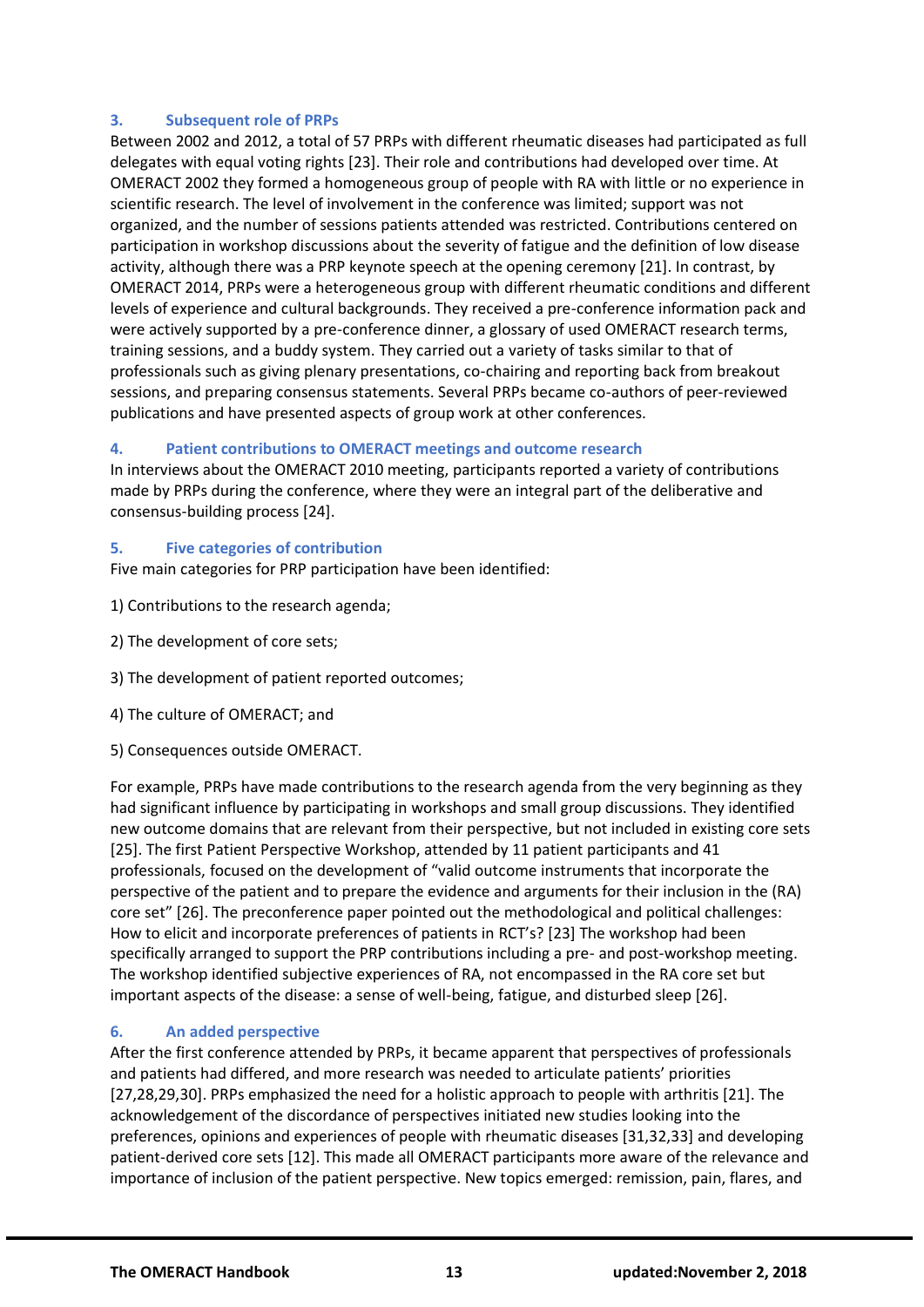foot problems. Contributions in the other areas identified are discussed in detail in a paper, whose first author was among the first OMERACT PRPs [24].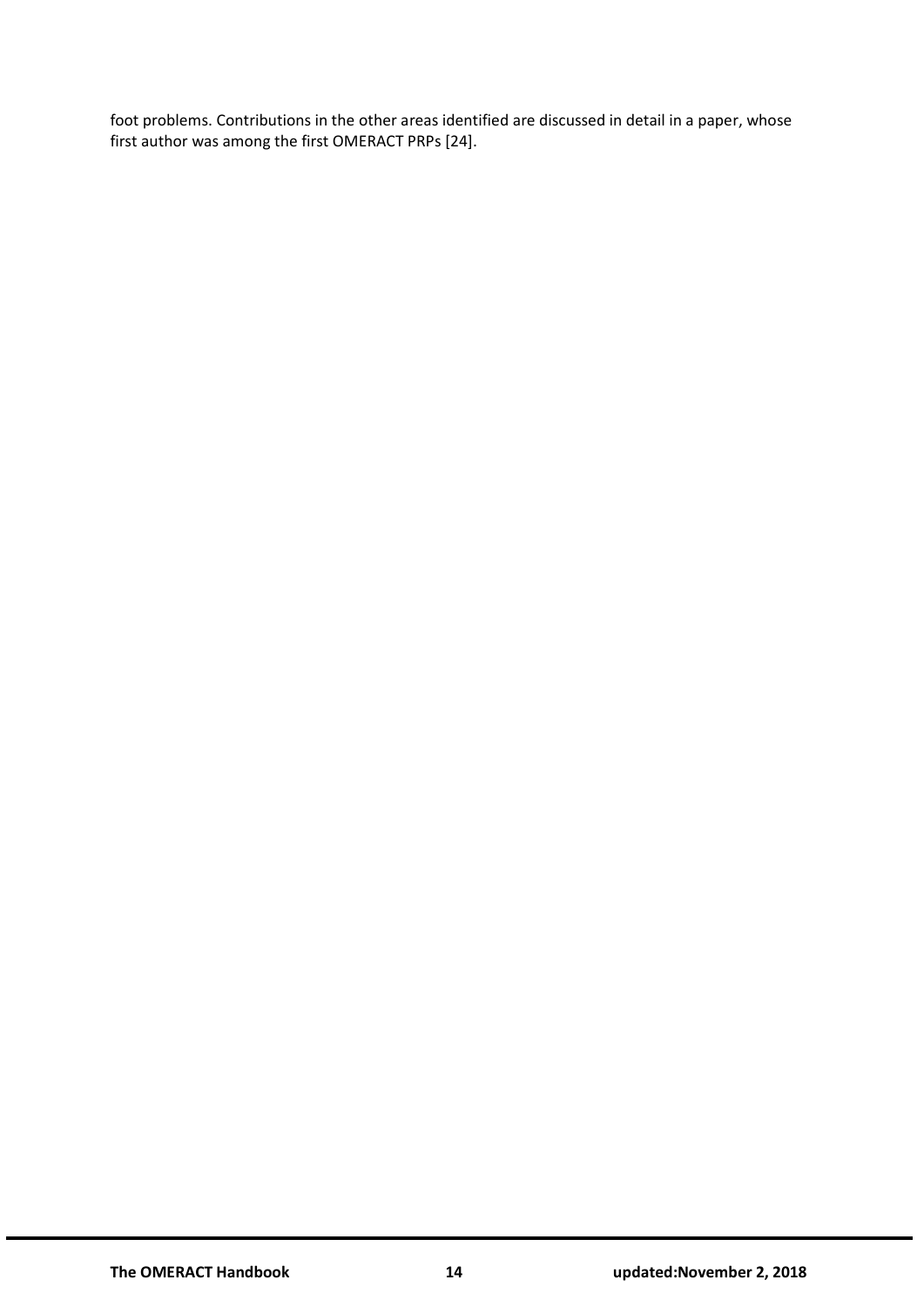# <span id="page-14-0"></span>**G. REFERENCES**

- 1. Tugwell P, Boers M. OMERACT conference on outcome measures in rheumatoid arthritis clinical trials: introduction. J Rheumatol 1993; 20(3): 528-30.
- 2. Wells G, Anderson J, Beaton D, Bellamy N, Boers M, Bombardier C, et al. Minimal clinically important difference module: summary, recommendations, and research agenda. J Rheumatol 2001; 28(2): 452-4.
- 3. de Wit M, Berlo SE, Aanerud GJ, Aletaha D, et al. European League Against Rheumatism recommendations for the inclusion of patient representatives in scientific projects. Ann Rheum Dis 2011; 70:722-726.
- 4. Cheung PP, de Wit M, Bingham CO, et al. Recommendations for the involvement of patient research partners in OMERACT Working Groups. A report from the OMERACT 2014 Special Interest Group on Patient Research Partners. J Rheumatol (in press).
- 5 Boote J, Barber R, Cooper C. Principles and indicators of successful consumer involvement in NHS research: results of a Delphi study and subgroup analysis. Health Policy 2006 75:280-297.
- 6. Abma TA, Nierse CJ, Widdershoven GA. Patients as partners in responsive research: methodological notions for collaborations in mixed research terms. Qual Health Res 2009 19:401-415.
- 7. Nierse CJ, Schipper K, van Zadelhoff E, van de Griendt J, Abma TA. Collaboration and coownership in research: dynamics and dialogues between patient research partners and professional researchers in a research team. Health Expectations 2011; 242-254.
- 8. Rhodes P, Nocon A, Booth M, Chowdrey MY, Fabian A, Lambert N, Mohammed F, Walgrove T. A service users' research advisory group from the perspectives of both service users and researchers. Health and Social Care in the Community 2002; 10;5:402-409.
- 9. U.S. Department of Health and Human Services, Food and Drug Administration. Guidance for the Public, FDA Advisory Committee Members, and FDA Staff on Procedures for Determining Conflict of Interest and Eligibility for Participation in FDA Advisory Committees. August 2008. <http://www.fda.gov/downloads/regulatoryinformation/guidances/ucm125646.pdf> Accessed July 2014.
- 10. Ahmed SM, Palermo AS. Community engagement in research: Frameworks for education and peer review. Am J Pub Health 2010, 10(8):1380-1387.
- 11. Guise JM, O'Haire C, McPheeters M, Most C, LaBrant L, Lee K, Barth Cottrell EK, Graham E. A practice-based tool for engaging stakeholders in future research: a synthesis of current practices. J Clin Epid 2013; 66:666-674.
- 12. Hewlett S, De Wit M, Richards P, Quest E, Hughes R, Heiberg T, Kirwan J. Patients and Professionals as Research Partners: Challenges, practicalities and benefits. Arthritis and Rheumatism (Arthritis Care and Research) 2006; 55: 676-680.
- 13. Caldon LJ, Marshall-Cork H, Speed G, Reed MW, Collins KA. Consumers as researchers innovative experiences in UK National Health Service Research. International Journal of Consumer Studies 2010 34:547-550.
- 14. Marsden J, Bradburn J. Patient and clinician collaboration in the design of a national randomized breast cancer trial. Health Expectations 2004; 7:6-17.
- 15. de Wit MPT, Elberse JE, Broerse JEW, Abma TA. Do not forget the professional the value of the FIRST model for guiding the structural involvement of patients in rheumatology research. Health Expectations 2013, online.
- 16. de Wit MPT, Abma TA, Koelewijn-van Loon MS, Collins S, Kirwan JR. Involving patient research partners has a significant impact on outcomes research: a responsive evaluation of the international OMERACT conferences. BMJ Open. 2013; 3:e002241.doi:10.1136/bmjopen-2012- 002241